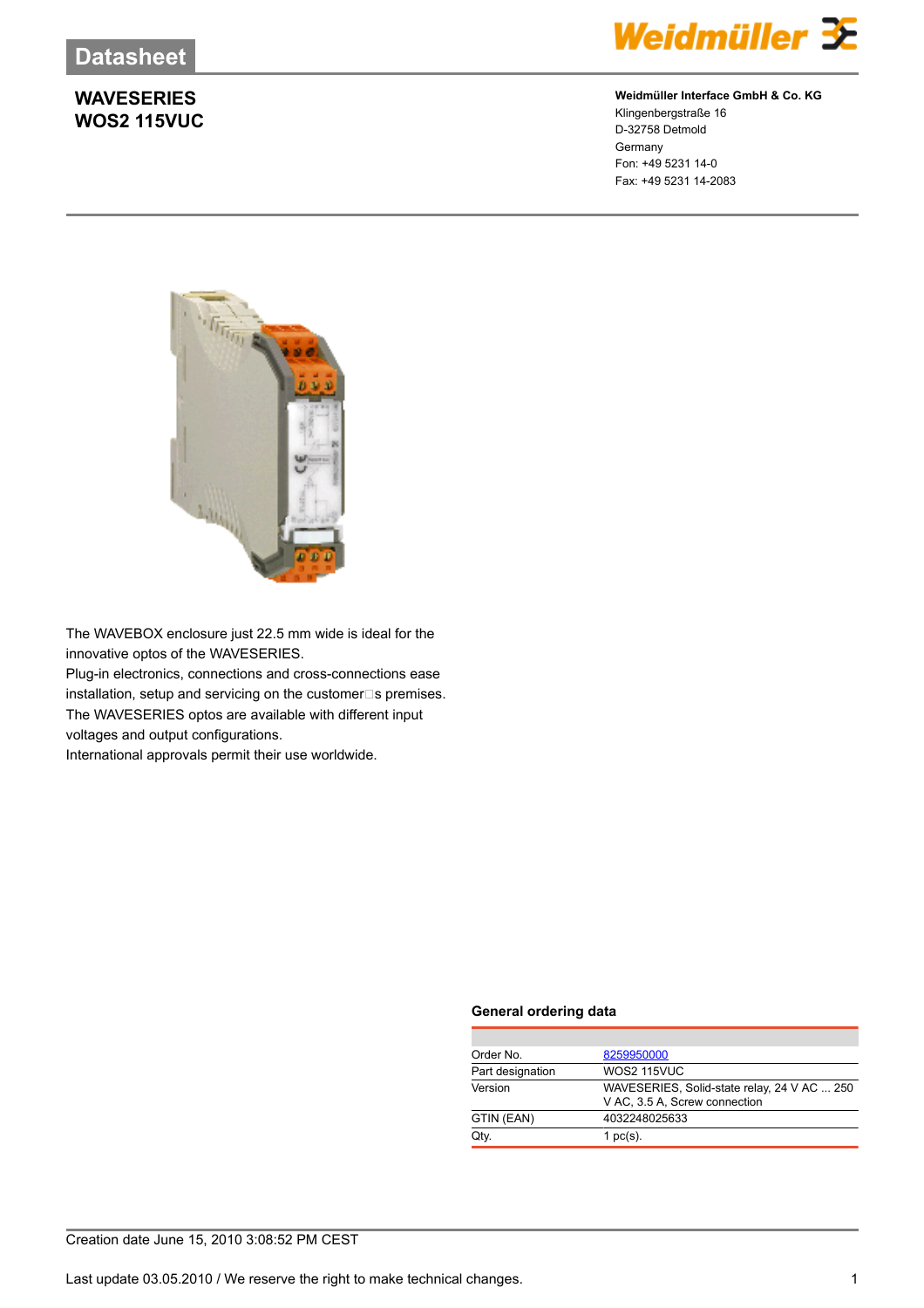#### **WAVESERIES WOS2 115VUC**

## **Technical data**



**Weidmüller Interface GmbH & Co. KG** Klingenbergstraße 16 D-32758 Detmold Germany

Fon: +49 5231 14-0 Fax: +49 5231 14-2083

| Dimensions (1)                                            |                                                                |                                 |                                              |  |
|-----------------------------------------------------------|----------------------------------------------------------------|---------------------------------|----------------------------------------------|--|
| Length                                                    | 92.4 mm                                                        | Width                           | 22.5 mm                                      |  |
| Height                                                    | 112.4 mm                                                       |                                 |                                              |  |
| temperature                                               |                                                                |                                 |                                              |  |
|                                                           |                                                                |                                 |                                              |  |
| Ambient temperature (operational)                         | -25 °C+50 °C                                                   | Storage temperature             | -40 °C+85 °C                                 |  |
| <b>Approvals</b>                                          |                                                                |                                 |                                              |  |
| Approvals institutes                                      | CSA; CURUS; GOSTME25;<br>CЕ                                    |                                 |                                              |  |
| <b>Control side</b>                                       |                                                                |                                 |                                              |  |
|                                                           |                                                                |                                 |                                              |  |
| Power rating<br>Rated control voltage                     | 0.44 VA / 0.82 W<br>115 V UC, max. 130 V UC                    | Rated auxiliary voltage         | No                                           |  |
| General data                                              |                                                                |                                 |                                              |  |
|                                                           |                                                                |                                 |                                              |  |
| Standards                                                 | EN 50178                                                       | Humidity                        | 40°C / 93% rel. humidity, no<br>condensation |  |
| Conductor connection system                               | Screw connection                                               | DIN Rail compatibility          | <b>TS 35</b>                                 |  |
| Insulation coordination (EN 50 178)                       |                                                                |                                 |                                              |  |
|                                                           |                                                                |                                 |                                              |  |
| Clearance and creepage distances for<br>control/load side | $\geq 5.5$ mm                                                  | Overvoltage category            | Ш                                            |  |
| Pollution severity                                        | $\overline{2}$                                                 | Rated impulse withstand voltage | 6 kV                                         |  |
| Rated voltage                                             | 300 V                                                          |                                 |                                              |  |
| Load side                                                 |                                                                |                                 |                                              |  |
|                                                           |                                                                |                                 |                                              |  |
| Protective circuit, load side                             | RC combination with varistor                                   | Rated auxiliary voltage         | No                                           |  |
| Rated switching current                                   | 3.5A                                                           | Rated switching voltage         | 24 V AC  250 V AC                            |  |
| Short-circuit-proof                                       | No                                                             | Status indicator load side      | LED green in output                          |  |
| Switch-off delay                                          | max. 20 ms                                                     | Switch-on delay                 | max. 20 ms                                   |  |
| Voltage drop at max. load                                 | 1.6V                                                           |                                 |                                              |  |
| <b>Dimensions</b>                                         |                                                                |                                 |                                              |  |
| Clamping range, nom.                                      | $1.5$ mm <sup>2</sup>                                          | Clamping range, min.            | $0.5$ mm <sup>2</sup>                        |  |
| Clamping range, max.                                      | $2.5$ mm <sup>2</sup>                                          |                                 |                                              |  |
| <b>Classifications</b>                                    |                                                                |                                 |                                              |  |
|                                                           |                                                                |                                 |                                              |  |
| eClass 5.1                                                | 27-27-09-90                                                    | eClass 6.0                      | 27-27-09-90                                  |  |
| Notes                                                     |                                                                |                                 |                                              |  |
|                                                           |                                                                |                                 |                                              |  |
| Note, technical data                                      | Cross-connectors and markers - refer to WAVESERIES accessories |                                 |                                              |  |